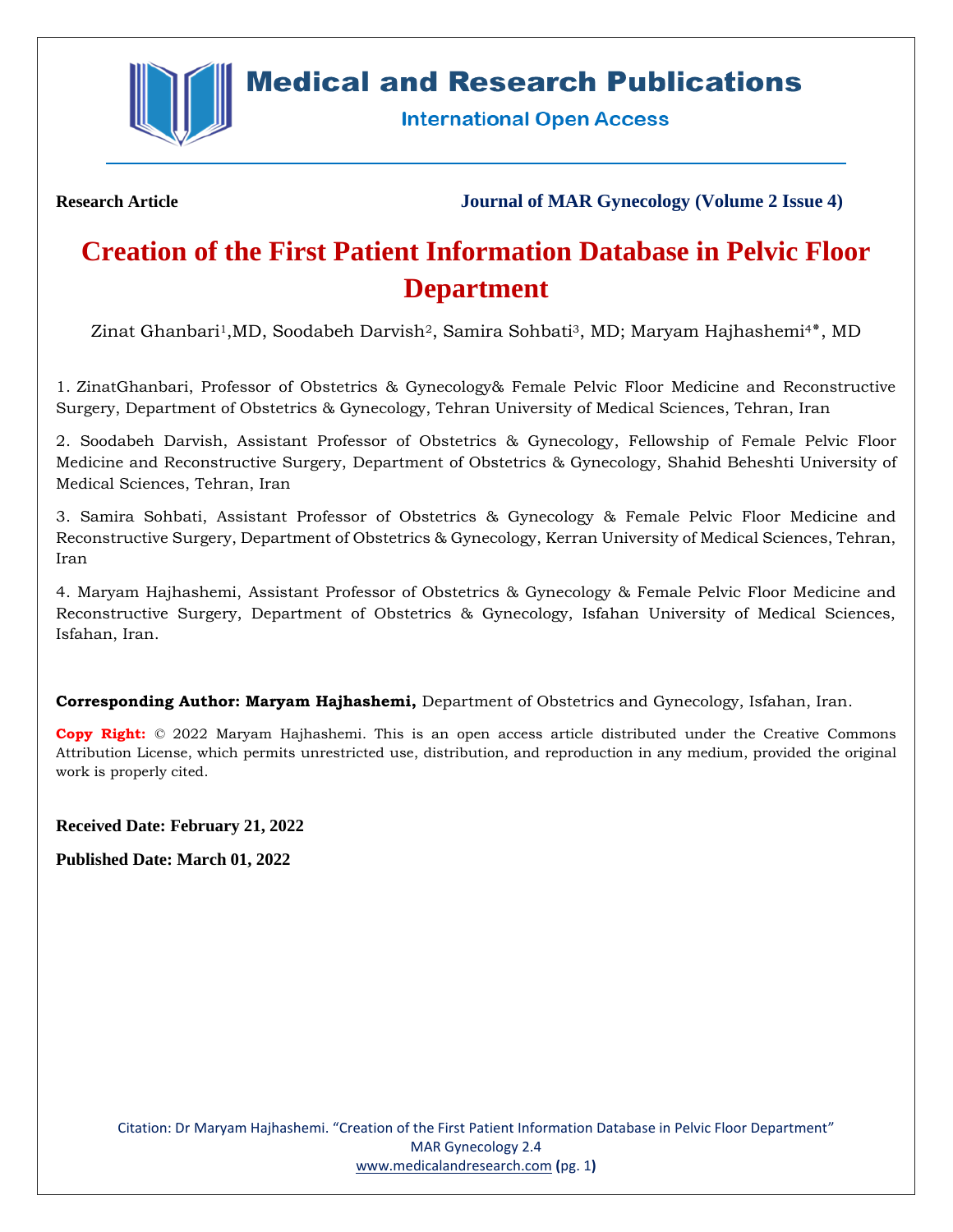#### *Abstract*

*Pelvic floor dysfunction is usually associated with impaired normal function and can includes range from a variety of conditions such as urinary incontinence (SUI), fecal incontinence, pelvic organ prolapse, lower urinary tract abnormalities, and fecal discharge. Pelvic floor dysfunction poses clinical challenges and increasing financial pressure in national health care. On the other hand, Electronic Medical Record (EMR) system is one of the most important items in the hospital information system and an essential technology to improve the quality of care. Therefore, it was decided to launch the electronic registration of patient information as a project.*

#### **Introduction**

Citation: Dr Maryam Hajhashemi. "Creation of the First Patient Information Database in Pelvic Floor Department" Pelvic floor disorders are usually a continuing process of disease resulting from the loss of pelvic floor support **(**1**)**. This dysfunction is usually associated with impaired normal function and can includes range from a variety of conditions such as urinary incontinence **(**SUI**)**, fecal incontinence, pelvic organ prolapse and lower urinary tract abnormalities **(**2, 3**)**. Although it is believed that these diseases mainly affect women, the ease of pelvic floor examination in women makes it easier to identify pelvic floor diseases than men. Also, anatomical differences in the size of the genital hiatus between the two sexes make women more susceptible to pelvic floor disease **(**1**)**. Pelvic floor dysfunction poses clinical challenges and increasing financial pressure in national health care. Against rising public expectations, technological advances, rising prevalence of predisposing factors such as obesity, diabetes and increasing population age, it is predicted that in the next 30 years due to the demand for health care associated with pelvic floor dysfunction, current service capacity will increase up to 50% **(**4**)**. Currently, about 20% of women undergo surgery because of urinary incontinence or aging, and about 30% require more surgery to relieve symptoms. Overweight and obese women, about two times more likely than women with body mass index, are prone to symptoms of pelvic floor dysfunction. Managing these patients often requires healthcare professionals and can be challenging **(**2**)**. Many patients visit in the pelvic floor clinic every day, every month and every year and each patient has a lot of important information and it can be an important source of research. But because this information is not registered, they are wasted and we cannot use them in our research. On the other hand, a prerequisite for the provision of appropriate services is the existence of an efficient and effective information system because of the inaccessibility of accurate patient history and lack of adequate information, care for patients will not be ideal either. This problem is more obvious and more important in the clinic of pelvic floor disorders because of the chronicity of the patient's problem and the aging of most patients **(**5**)**. Therefore, it was decided to launch the electronic registration of patient information as a project. The Electronic Medical Record **(**EMR**)** system is one of the most important items in the hospital

MAR Gynecology 2.4

[www.medicalandresearch.com](http://www.medicalandresearch.com/) **(**pg. 2**)**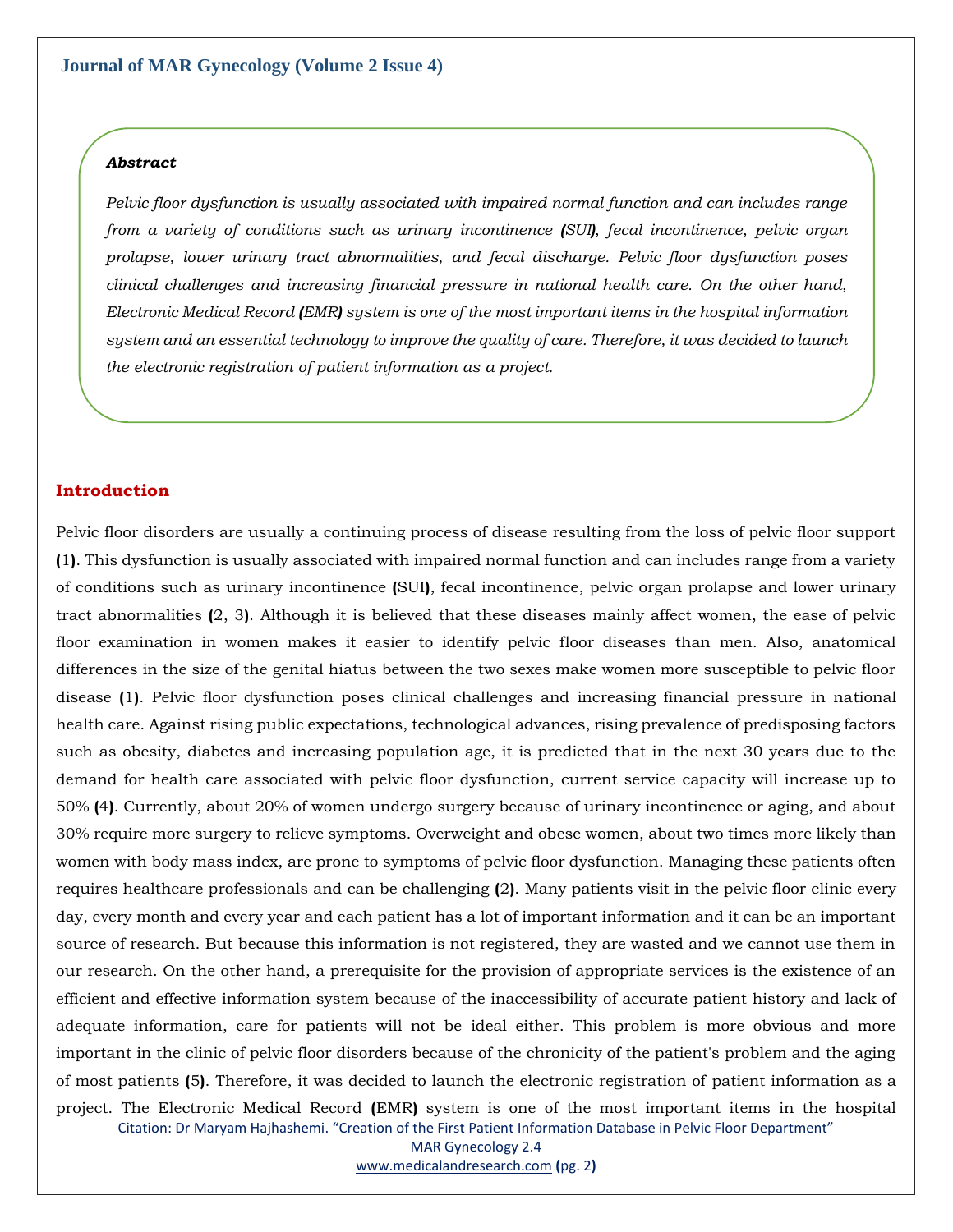information system and an essential technology to improve the quality of care **(**6, 7**)**. EMR provides a record of the patient's clinical information, such as personal information, diagnosis process and care plans **(**6**)**. The idea of computerized record of patient information was introduced in the 1960's and 1970's **(**8, 9**)**. Likourezos and colleagues performed an EMR study to assess physician and nurse satisfaction in the emergency department. The result showed that emergency department physicians and nurses like the use of EMR **(**10**)**. In another research the result showed a positive patient satisfaction with EMR **(**11**)**.

The purpose of this study was to provide evidence with minimal missing data, evidence-based decision making and increased patient satisfaction.

#### **Material and Methods**

#### **Study Design**

Before starting this project, there was a paper file for each patient that was completed at the first patient visit and was archived in the clinic. In the next visits, the patient received the file by submitting the file number to the archive section, and the physician completed it and returned it to the archive. If the patient forgot the case number or the visit was carried out during the afternoon, when there was no access to the archives, the patient's visit was in great trouble. Various studies have shown that Paper-based Record can not sufficiently maintain the work of patient care in well-organized manner **(**5**)**. If the patient had surgery, surgical information and patient follow-up should be entered manually in her paper file. There was a lot of missed data in every case.

In dealing with the problems **(**incomplete and missing paper files**)**, it was decided to file an electronic record for patients in the pelvic floor clinic.

#### **Method Description**

To create an electronic record, after Preparation Proposals and design process the following steps were taken:

- 1- Coordinate with a skilled person in the design of medical electronic records
- 2- Select the items required to be registered in the patient file
- 3- Dividing the items into two essential and optional section
- 4- Trial use of the prepared e-file and solving possible problems
- 5- Providing the necessary facilities for full use for all patient

#### **1. Coordinate with a skilled person in the design of medical electronic records**

In order to create a complete electronic record, we needed a skilled person to be able to do computer programs and programming as a member of the team. We talked with several active companies, and eventually we chose a skilled computer programmer who had done similar work in other parts of the hospital, such as the

Citation: Dr Maryam Hajhashemi. "Creation of the First Patient Information Database in Pelvic Floor Department" MAR Gynecology 2.4 [www.medicalandresearch.com](http://www.medicalandresearch.com/) **(**pg. 3**)**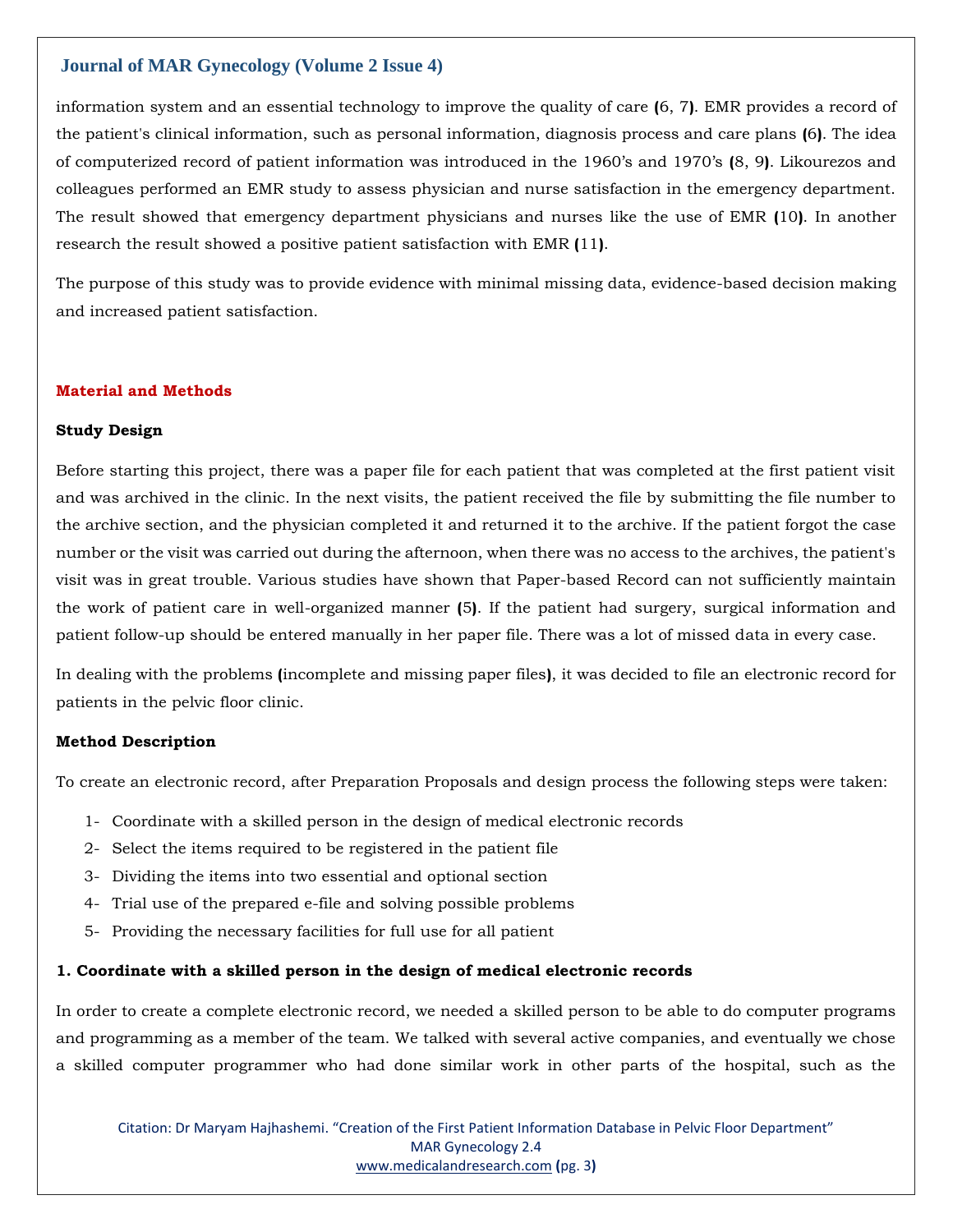orthopedics department. We were able to use the experience of this person in his previous work, and this was a good help to reach our goals.

2-Select the items required to be registered in the patient file

We intended our electronic records to include this information:

## **A: Clinic**

- a. demographic information
- b. Patient complaints and main complaint
- c. The quality and quantity of each complaint

d. Evaluation of pelvic floor symptoms including urinary symptoms, gastrointestinal symptoms, prolapse symptoms, pain and sexual function

e. History of treatments performed for pelvic floor, including pharmaceuticals, physiotherapy, surgery, etc.

- f. Medical and surgical history of the patient for problems other than pelvic floor
- g. The result of the patient's examination includes General and Pelvic examination
- h. Para clinical results include:Lab data, ultrasound, Urodynamicstudy, Pap smear, etc.
- i. Initial diagnose and initial plan
- j. Follow up

#### **B: Surgery**

- a. Pelvic floor distress inventory **(**PFDI20**)** questionnaire
- b. Type of surgery
- c. Surgeon
- d. Complication
- e. Post operation event

#### **C: Followup**

- a. Patient Global Impression **(**PGI**)** questionnaire
- b. VAS for symptom improvement
- c. Complication

Citation: Dr Maryam Hajhashemi. "Creation of the First Patient Information Database in Pelvic Floor Department" MAR Gynecology 2.4 [www.medicalandresearch.com](http://www.medicalandresearch.com/) **(**pg. 4**)**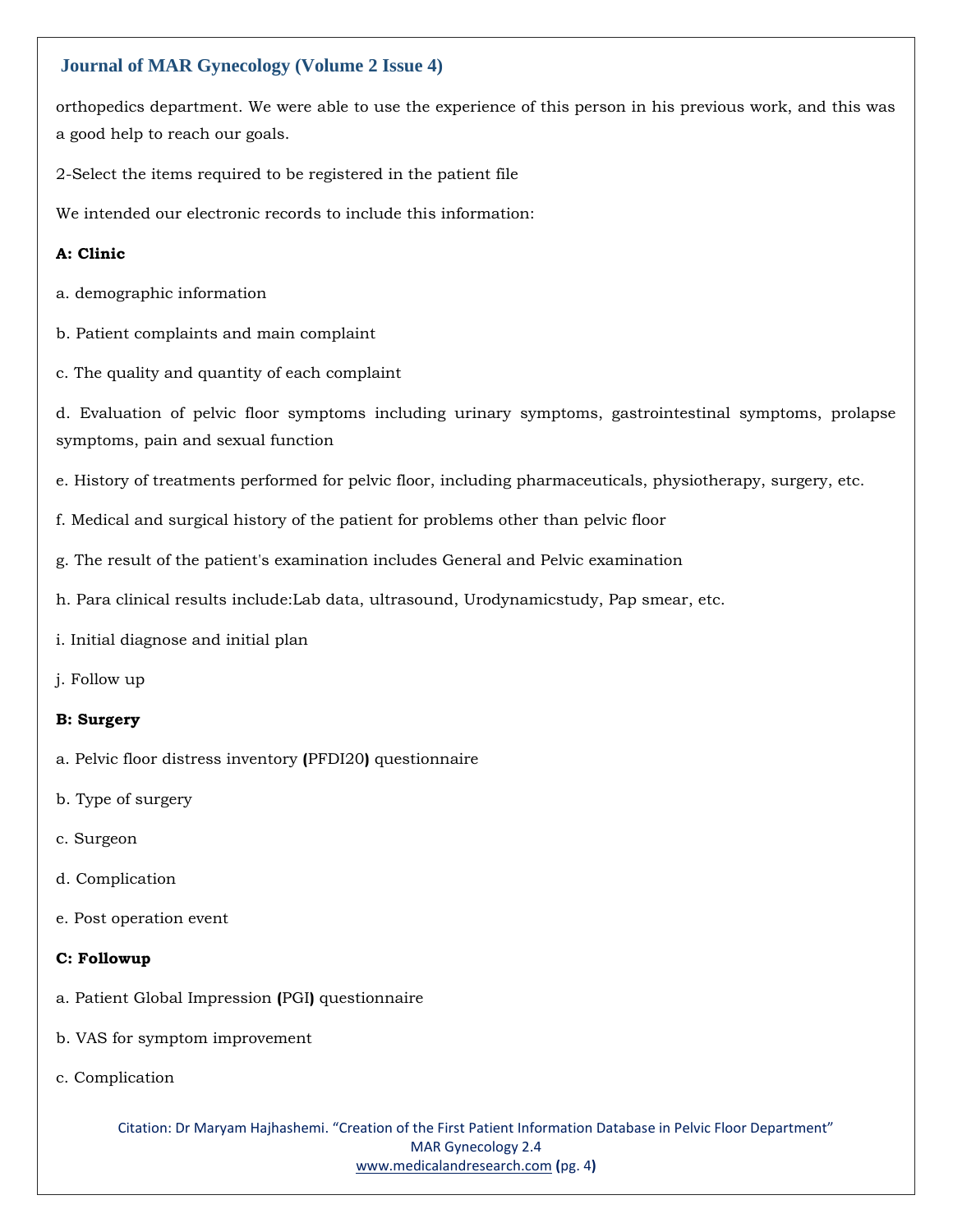- d. New symptoms
- e. Follow up

Pelvic floor diseases affect the quality of life, and improving the quality of life and patient satisfaction is one of the main goals of treatment. Many questionnaires on pelvic floor disorder were designed that PFDI20 **(**Pelvic Floor Distress Inventory**)** which includes 6 questions of urinary symptoms, 6 questions of prolapse symptoms and 8 questions of bowel symptoms,was filled before surgery for all patients and it was decided that this is necessary, the program would be able to add a questionnaire for various condition.

PGI is a standard questionnaire used after surgery to assess patient satisfaction and includes a question and 5 Likert criteria for patient satisfaction.

We develop a self-made questionnaire for follow up patients in post operation period in follow up clinic, and assess the patient signs and symptoms by it. We add this questionnaire to patient electronic file, and fill it in every post operation visit.

#### **3. Dividing the items into two essential and optional options**

To reduce the missing information, the information that should be essentially completed for the patient was placed in mandatory fields to reduce the error rate of the operator,and if these fields are not completed, the program does not enter the next fieldHowever, we selectively complete the unnecessary information or information that is still unavailable **(**such as Lab data**)**.

#### **4. Trial use of the prepared e-file and solving possible problems**

We reviewed the program carefully and used for patients with different conditions. We found many problems during the work that we resolved them. One of the problems was the time consuming completion of the paraclinical information and lab data for the physician that visited the patient, but there was a problem with the paper file too. Of course, in the paper file that often filled up by students, many of this information was not completed. To solve this problem, it was decided that these time-consuming parts would be filled by the secretory. We also put some questions that answered "Yes / No" as "No" so that the person completing can change the positive cases and increase the speed of the work.

#### **5. Providing the necessary facilities for full use for all patient**

The pelvic floor Clinic bought a private server for implementing the system, and bought tablets for use by students and doctors at the clinic.

Implementation of an Example

By entering the information of each patient, the designed system provides a history report that is text-based;also all information is available in Excel format for research purposes**(**Table1**)**.

Citation: Dr Maryam Hajhashemi. "Creation of the First Patient Information Database in Pelvic Floor Department" MAR Gynecology 2.4 [www.medicalandresearch.com](http://www.medicalandresearch.com/) **(**pg. 5**)**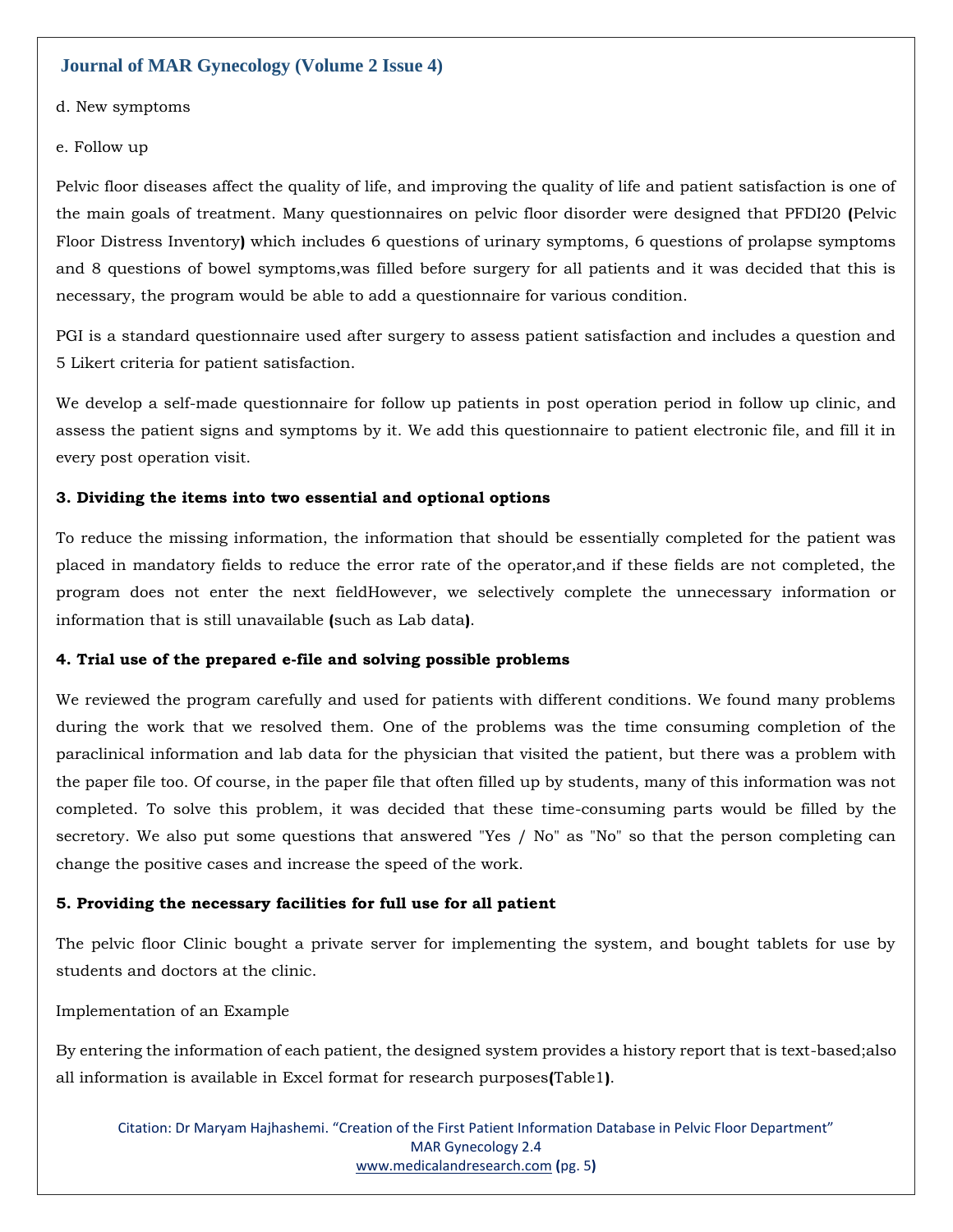|                    | N   | Minimum | Maximum | Mean    | Std. Deviation |
|--------------------|-----|---------|---------|---------|----------------|
| FinalSSQ8          | 516 | .00     | 100.00  | 82.2028 | 20.79204       |
| PGI                | 516 | 1.00    | 7.00    | 1.9748  | 1.19276        |
| Valid N (listwise) | 516 |         |         |         |                |

**Table 1.** Implementation of an Example**.** Descriptive Statistics

## **Discussion:**

Today, the use of electronic medical records **(**EMRs**)** has become widespread, which is very helpful to research work. Evidence from the literature suggests that EMRs can improve practice by providing point-of-care information to assist clinical decision-making **(**11**)**. Information technology **(**IT**)** has the capability to develop the value, security and performance of health care. Healthcare is a huge and growing industry that is experience key alteration in its information technology base **(**12**)**. On the other hand, Pelvic floor dysfunction poses clinical challenges and increasing financial pressure in national health care **(**4**)**. Hence, The Electronic Medical Record **(**EMR**)** system was performed about Pelvic floor dysfunction and patient satisfaction.

Liu and colleagues, in a recent review article have expressioned that patient satisfaction can be defined as the health care recipient's response to aspects of the context, process, and outcome of the service experience. Satisfaction is the patient's judgment of the care provided to them. They stated that patient satisfaction based on EMR is a complex process **(**10**)**.

We think we should try to learn from each patient and can use from information of all patient in our research. For this goal, every department of a hospital needs to have a specialized EMR and we ought to use EMR and extend its use in all clinics and hospitals for have a pool data and it ought to be classified for easy use.This data can help health provider and they can see problems and their prevalence easier and guide them for better decision **(**13, 14**)**.

These data could be used to improve quality of care, especially chronic disease management **(**15**)**. EMR is very important in teaching center **(**16, 17, 18**)**. Keenan and colleagues, in a recent review article described that residents were satisfied with electronic medical records for a number of reasons: easy access of clinical data, legibility of notes, improved problem lists and medication lists, better preventive care documentation, and reduced medical errors **(**19**)**. EmranRouf said in their study third year medical students reported generally positive attitudes towards using the EHR in the ambulatory setting **(**20**)**. SaimaNisar in a study report that a

Citation: Dr Maryam Hajhashemi. "Creation of the First Patient Information Database in Pelvic Floor Department" MAR Gynecology 2.4 [www.medicalandresearch.com](http://www.medicalandresearch.com/) **(**pg. 6**)**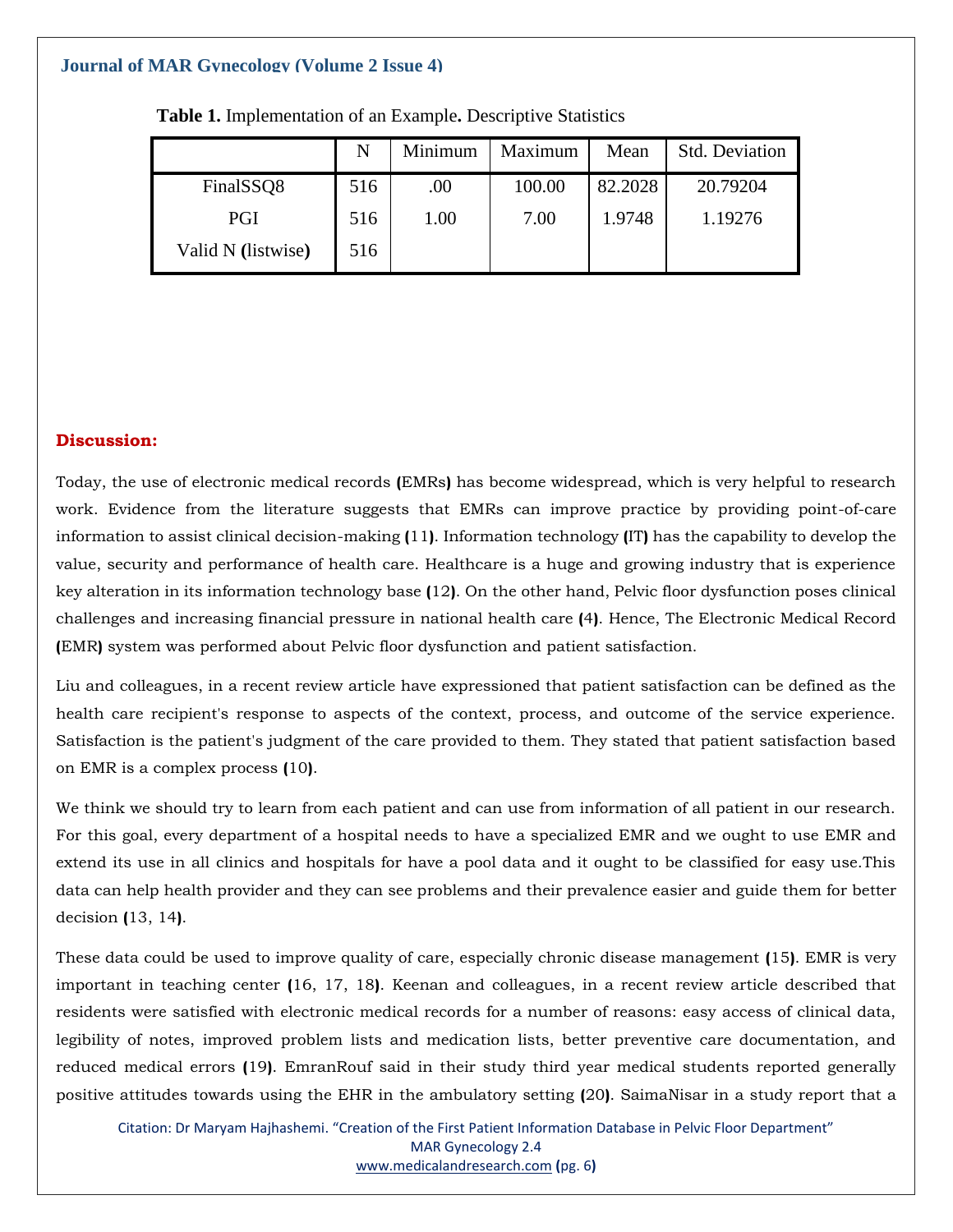few medical institutions may actually be concerned about long-term access to electronic records **(**21**)**. Ghandari and colleagues demonstrated successful use of EMR in the pelvic floor department as well as ability to use the registration system to categorize data **(**6**)**. Likourezos and colleagues showed that emergency department physicians and nurses like the use of EMR. Also they reported that it is easier to enter, access, and read data with EMR. Although the both physicians and nurses believed that EMRs still could not improve the quality of care, could not reduce costs, did not reduce waiting times, and did not reduce the number of laboratory tests **(**9**)**.

The important issue of the present study is to provide a useful report on a new information technology solution. Research has shown that many of these morbidity and mortality can be targeted and reduced by electronic awareness programs and strategies **(**22 , 23**)**. In general, follow-up of pelvic diseases reduce the time of diagnosis and improves the quality of care during treatment**(**6, 24**)**. Finally, it is suggested that the method used in the current research be incorporated into the treatment plan in a virtual and practical way and use the variables considered in the questions as a template.

#### **Conclusion:**

To improve the quality of care and patient satisfaction, it was decided to launch the electronic registration of patient information as a project. We design a special patient information record software for pelvic floor clinic and we hope this EMR can help us to better education, better research and better healthcare.

#### **References**

1. Lee, P. Y. H and Meurette, G. 2016. The ASCRS Textbook of Colon and Rectal surgery: Second Edition, DOI: 10.1007/978-1-4419-1584-9-19. Springer science + business media.

2. Pandeva, I., Biers, S., Pradhan, A., Verma, V., slack, M. and Thiruchelvam, N. 2019. "The impact of pelvic floor multidisciplinary team on patient management: the experience of a tertiary unit". Journal of Multidisciplinary Healthcare,12: 205–210.

3. Davis, K. J., Kumar, D. and Wake, M. C. 2010. "Pelvic floor dysfunction: a scoping study exploring current service provision in the UK, interprofessional collaboration and future management priorities". International Journal of Clinical Practice. 64 **(**12**)**: 1661–1670.

4. Wigertz, B., 2001. "Computer-based Patient Records. In Yearbook of Medical Informatics," Stuttgart: SchattauerVerlagsgesellschaftmbH, pp. 259-261.

Citation: Dr Maryam Hajhashemi. "Creation of the First Patient Information Database in Pelvic Floor Department" MAR Gynecology 2.4 [www.medicalandresearch.com](http://www.medicalandresearch.com/) **(**pg. 7**)**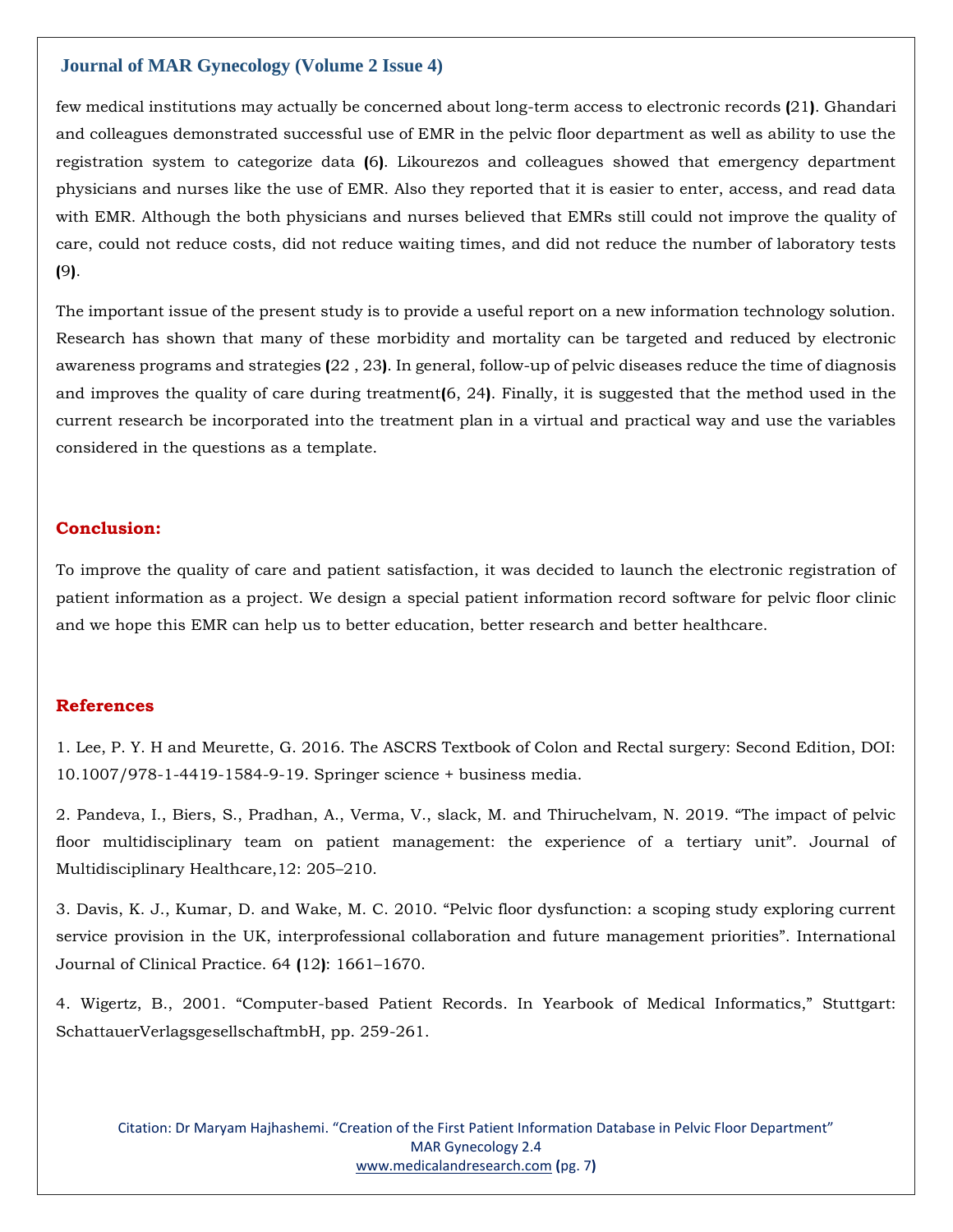5. Noraziani, K., NurulAin, A., Azhim, M. Z., Eslami, S. R., Dark, B., Ezat, S. and NurulAkma, S. 2013. "An Overview of Electronic Medical Record Implementation in Healthcare System: Lesson to Learn". World Applied Sciences Journal 25 **(**2**)**: 323-332.

6. Ghanbari, Z., Changizi, N., Mazhari, S. R. And Eftekhar, T. 2015. "Implementing of Electronic Medical Record in Pelvic Floor Ward: A Pilot Study". Open Journal of Obstetrics and Gynecology, 5, 319-323.

7. Leonard, K. and Winkelman, W. 2002. "Developing electronic patient records: employing interactivemethods to ensure patient involvement," Proceedings of the 28th Meeting of the European WorkingGroup on Operational Research Applied to Health Services **(**ORAHS**)**, Toronto, Canada, pp. 241-255,28.

8. Niclolson, B. 2008. "A Delphi Study Assessing Long-Term Access to Electronic Medical Records **(**EMR**)**" Master Thesis, Department of Systems and Engineering Management, Air University, Ohio, USA.

9. Likourezos, A., Chalfin, D. B., Murphy, D. G., Sommer, B. , Darcy, K. and Davidson, S. J. 2004. "PHYSICIAN AND NURSE SATISFACTION WITH AN ELECTRONIC MEDICAL RECORD SYSTEM". The Journal of Emergency Medicine, 27**(** 4**)**: 419–424.

10. Liu J., Luo L., Zhang R. and Huang, T. 2012. "Patient satisfaction with electronic medical/health record: a systematic review". Scandinavian Journal of Caring Science, 785-791.

11. Bates, D.W., J.M. Teich, J. Lee et al. 1999. "The Impact of Computerized Physician Order Entryon Medication Error Prevention." Journal of the American Medical Informatics Association 6: 313–21.

12. Wilson, E. and Lankton, NK. 2004 "Interdisciplinary Research and Publication Opportunities inInformation Systems and Healthcare," Communication of the Association for Information Systems, **(**14**)** 332-343.

13. Hersh, W.R. 2007. "Adding value to the electronic health recordthrough secondary use of data forquality assurance, research, and surveillance." American Journal of ManagedCare 13: 277-278.

14. Birkhead, G.S., Klompas, M. and Shah, N.R. 2015. "Uses ofElectronic Health Records for Public Health Surveillanceto Advance Public Health" Annual Review of PublicHealth, 36 **(**36**)**: 345-359.

15.La tenue du dossier médicalenmédecinegénérale. 1996. "Etatdeslieuxetrecommandations, in" AgenceNationaled'Accréditation et d'Evaluationen Santé, Paris.

16. Adams, WG., Mann, AM, Bauchner, H. 2003 "Use of an electronic medicalrecord improves the quality of urban pediatric primary care" Information Technology Coordinator .Pediatrics, 11:626-632.

17. Sigulem, D., Gimenez, SS., Cebukin, A., Cardoso, OL., Cher, MS. 1998 "Model of computerized academic medical clinic". Medinfo, 9**(**Pt 2**)**:768-71.

18. Naeymi-Rad, F., Trace, D., Moidu, K., Carmony, L., and Booden, T. 1994. "Educationreview: applied medical informatics – informatics in medicaleducation". Top Health Inf Manage, 14**(**4**)**:44-50.

Citation: Dr Maryam Hajhashemi. "Creation of the First Patient Information Database in Pelvic Floor Department" MAR Gynecology 2.4 [www.medicalandresearch.com](http://www.medicalandresearch.com/) **(**pg. 8**)**